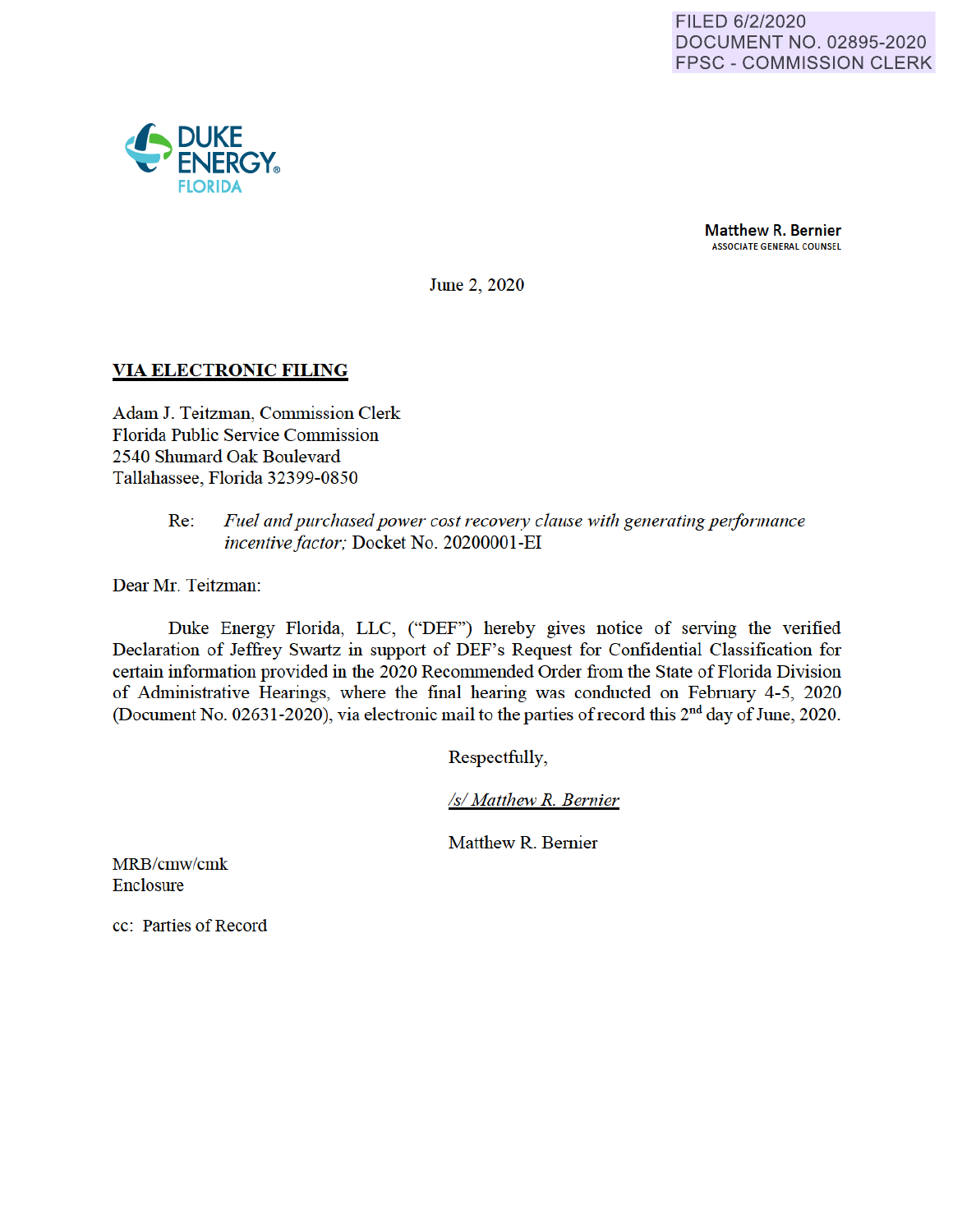#### **BEFORE THE FLORIDA PUBLIC SERVICE COMMISSION**

In re: Fuel and purchased power cost recovery Clause with generating performance incentive Factor

Docket No. 20200001-EI

Filed: May 18, 2020

# **AFFIDAVIT OF JEFFREY SWARTZ IN SUPPORT OF DUKE ENERGY FLORIDA'S REQUEST FOR CONFIDENTIAL CLASSIFICATION**

### STATE OF FLORIDA

### COUNTY OF PINELLAS

BEFORE ME, the undersigned authority duly authorized to administer oaths, personally appeared Jeffrey Swartz, who being first duly sworn, on oath deposes and says that:

1. My name is Jeffrey Swartz. I am over the age of 18 years old and I have been authorized by Duke Energy Florida (hereinafter "DEF' or the "Company") to give this affidavit in the above-styled proceeding on DEF's behalf and in support of DEF's Request for Confidential Classification (the "Request"). The facts attested to in my affidavit are based upon my personal knowledge.

2. I am the Vice President of Florida Generation. I am responsible for the overall leadership and strategic direction of DEF's power generation fleet. My major duties and responsibilities include strategic and tactical planning to operate and maintain DEF's nonnuclear generation fleet; generation fleet project and additions recommendations; major maintenance programs; outage and project management; retirement of generation facilities; asset allocation; workforce planning and staffing; organizational alignment and design; continuous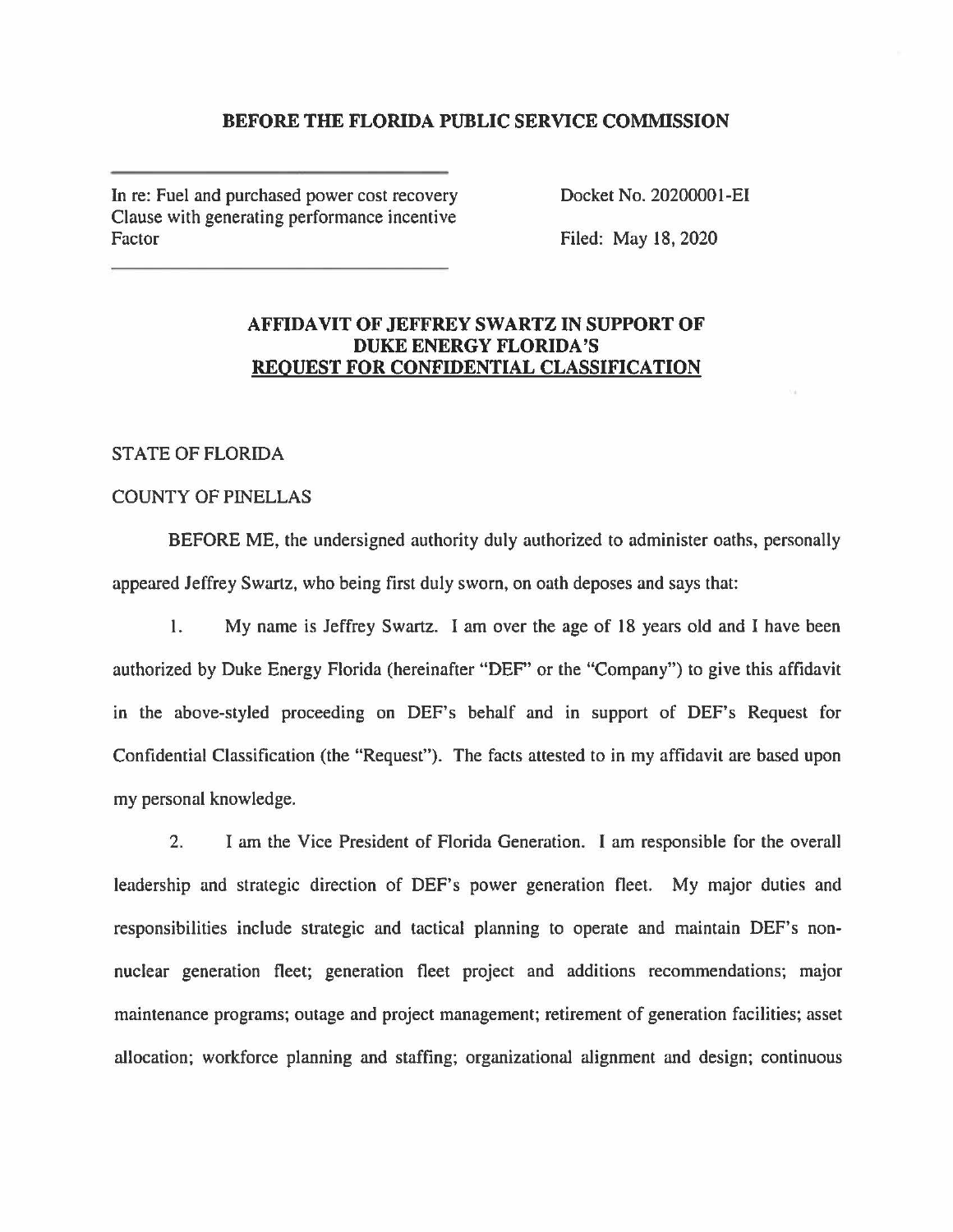business improvements; retention and inclusion; succession planning; and oversight of hundreds of employees and hundreds of millions of dollars in assets and capital and operating budgets.

3. DEF is seeking confidential classification for certain information contained in the 2020 Recommended Order from the State of Florida Division of Administrative Hearings, where the final hearing was conducted on February 4-5, 2020. The confidential information at issue is contained in confidential Exhibit A to DEF's Request and is outlined in DEF's Justification Matrix that is attached to DEF's Request as Exhibit C. DEF is requesting confidential classification of this information because it contains confidential information, contractual information, or information provided by a third party that DEF is obligated to keep confidential, the disclosure of which would harm its competitive business interests.

4. In order to contract with third-party vendors and Original Equipment Manufacturers on favorable terms, DEF must keep contractual terms and third-party proprietary information confidential. The disclosure of which would be to the detriment of DEF and its customers. DEF takes affirmative steps to prevent the disclosure of this information to the public, as well as limits its dissemination within the Company to those employees with a need to access the information to provide their job responsibilities. Absent such measures, third-party vendors would run the risk that sensitive business information that they provided would be made available to the public and, as a result, end up in possession of potential competitors. Faced with that risk, persons or companies who would otherwise contract with DEF might decide not to do so if DEF did not keep specific information confidential. Without DEF's measures to maintain the confidentiality of sensitive terms in contracts, the Company's efforts to obtain competitive contracts could be undermined.

2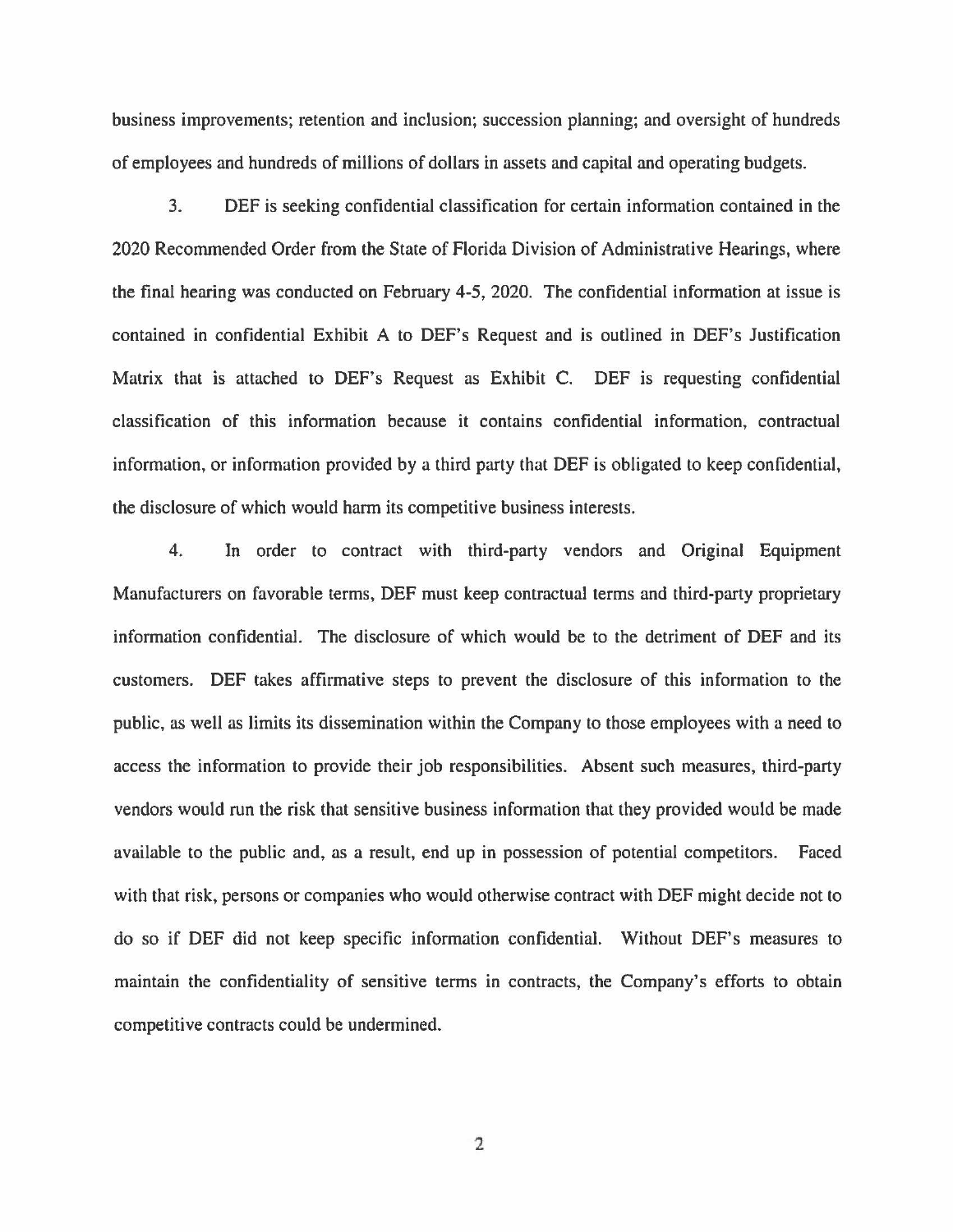5. Additionally, the disclosure of confidential information provided by a third party could adversely impact DEF's competitive business interests. If such information was disclosed to DEF's competitors, DEF's efforts to obtain competitive contracts that add economic value to both DEF and its customers could be undermined.

6. Upon receipt of confidential information from third-party vendors, and with its own confidential information, strict procedures are established and followed to maintain the confidentiality of the terms of the documents and information provided, including restricting access to those persons who need the information to assist the Company. At no time since receiving the contracts and information in question has the Company publicly disclosed that information. The Company has treated and continues to treat the information and contracts at issue as confidential.

7. This concludes my affidavit.

Further affiant sayeth not.